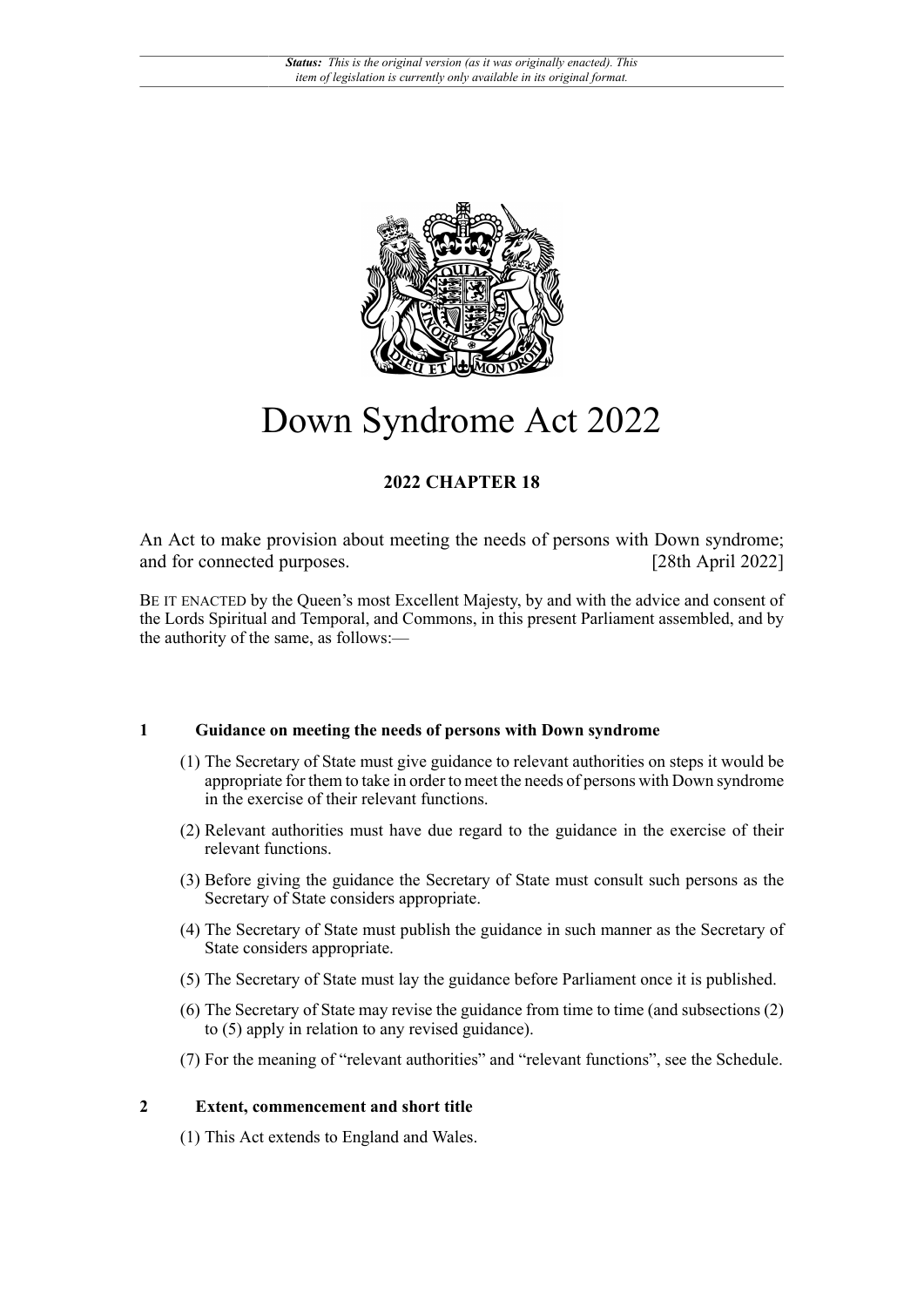- (2) This Act comes into force on such day as the Secretary of State may by regulations made by statutory instrument appoint.
- (3) This Act may be cited as the Down Syndrome Act 2022.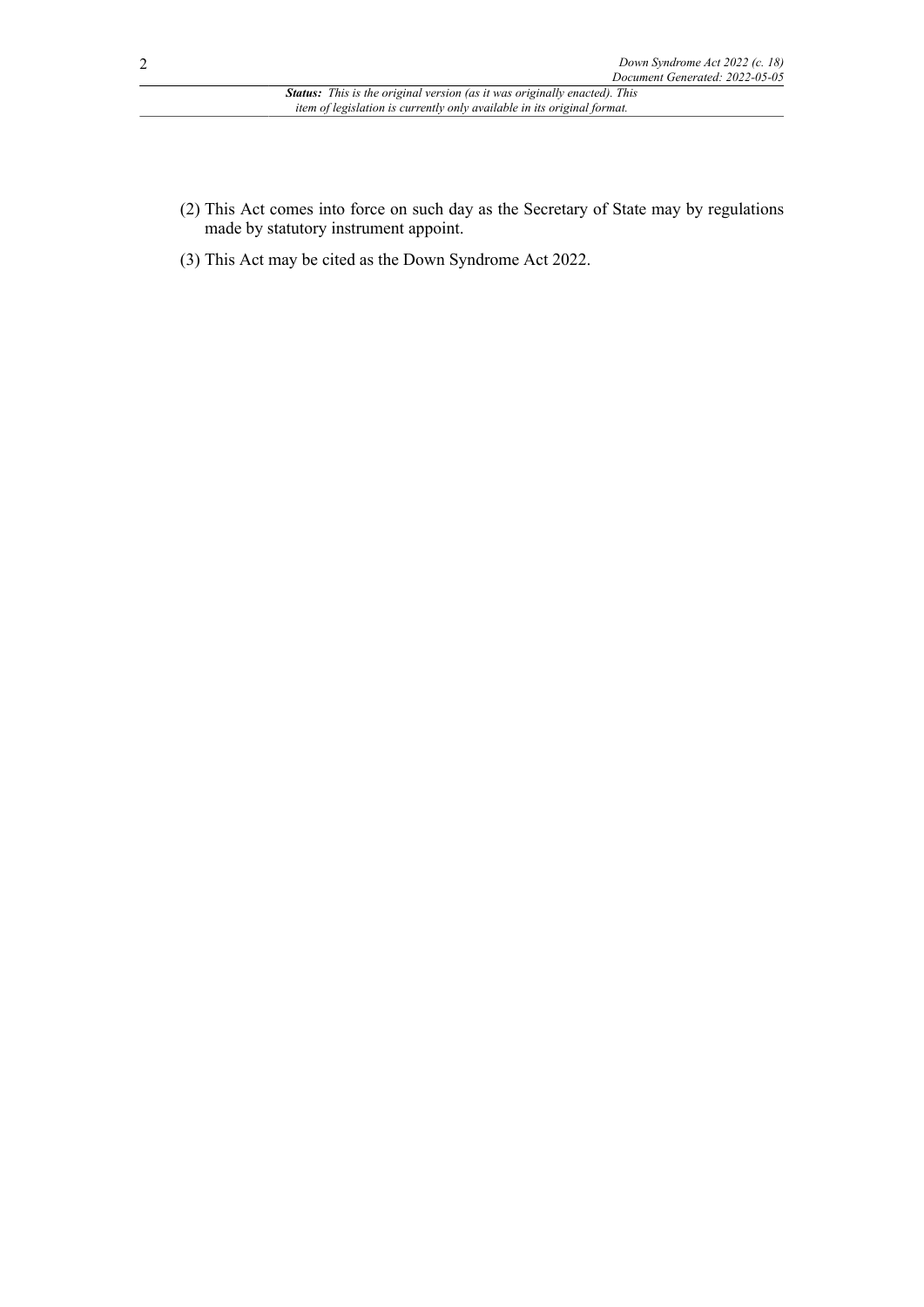*Status: This is the original version (as it was originally enacted). This item of legislation is currently only available in its original format.*

# SCHEDULE Section 1

## RELEVANT AUTHORITIES AND RELEVANT FUNCTIONS

#### *Introductory*

- 1 (1) In this Act, "relevant authority" means a person to whom any of paragraphs [2](#page-2-0) to [5](#page-3-0) applies.
	- (2) Those paragraphs also set out the functions that are the "relevant functions" of the relevant authorities for the purposes of this Act.

# *National Health Service*

- <span id="page-2-0"></span>2 (1) This paragraph applies to—
	- (a) the National Health Service Commissioning Board,
	- (b) a clinical commissioning group,
	- (c) a Special Health Authority established under section 28 of the National Health Service Act 2006,
	- (d) a National Health Service trust established under section 25 of that Act, and
	- (e) an NHS foundation trust.
	- (2) The "relevant functions" of a person to whom this paragraph applies are all of its functions, so far as exercisable in or in relation to England.

# *Social care*

- 3 (1) This paragraph applies to—
	- (a) a county council in England,
	- (b) a district council for an area in England for which there is no county council,
	- (c) a London borough council,
	- (d) the Common Council of the City of London, and
	- (e) the Council of the Isles of Scilly.

(2) The "relevant functions" of a person to whom this paragraph applies are—

- (a) its functions under section 117 of the Mental Health Act 1983 (after-care);
- (b) its functions that are referred to in section 50(2) of the Children Act 2004 (social services functions etc);
- (c) its functions under Part 1 of the Care Act 2014 (care and support);
- (d) its functions under Part 3 of the Children and Families Act 2014 (special educational needs or disabilities).

## *Housing*

- 4 (1) This paragraph applies to—
	- (a) a district council in England,
	- (b) a county council for an area in England for which there is no district council,
	- (c) a London borough council,
	- (d) the Common Council of the City of London, and
	- (e) the Council of the Isles of Scilly.